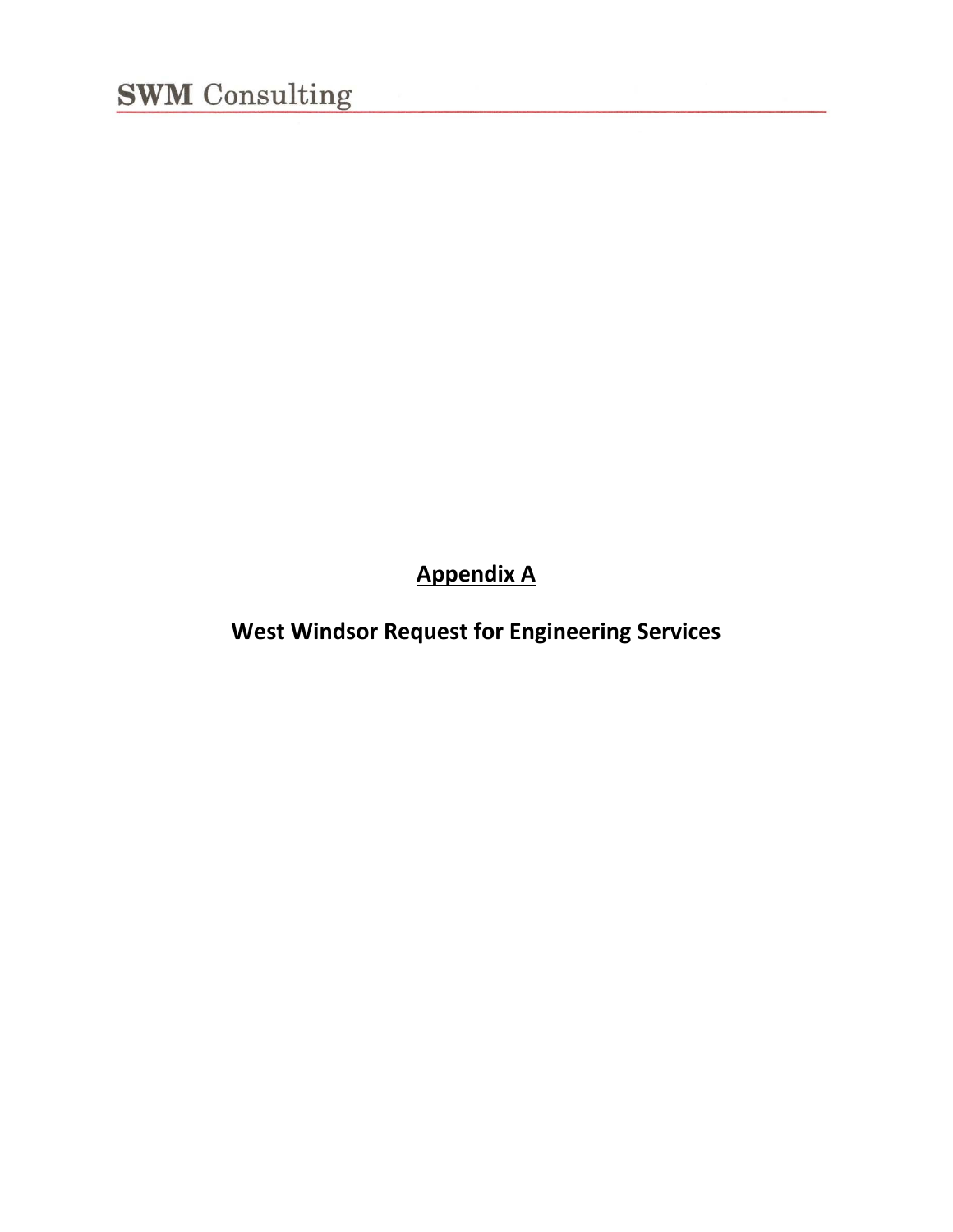

# **WEST WINDSOR TOWNSHIP**

## **DEPARTMENT OF COMMUNITY DEVELOPMENT DIVISION OF ENGINEERING**

#### **REQUEST FOR PROPOSAL for ENGINEERING SERVICES LITTLE BEAR BROOK FLOOD HAZARD ASSESSMENT and WEST WINDSOR REDEVELOPMENT AREA REGIONAL STORMWATER MANAGEMENT ANALYSIS**

## **INTRODUCTION**

*[Recipients of this RFP are encouraged to visit the Township's website and review a copy of the Master Plan, at http://www.westwindsornj.org/MasterPlan/mpcoverpage.html (Windows OS users can save pertinent chapters as a pdf through the right click on the title and "save as" function) as well as review the Zoning Map, viewable at http://www.westwindsornj.org/maps.html to aid in their understanding of this Introduction. A limited scope map is attached hereto indicating Little Bear Brook water HUC-14 limits on a portion of the Zoning Map. ]* 

On March 23, 2009 West Windsor Township formally adopted a Redevelopment Plan for approximately 350 acres of land surrounding the Princeton Junction Train Station at West Windsor. A complete copy of the history of this effort, as well as the Redevelopment Plan itself, can be obtained from the Township's website at http://www.westwindsornj.org/redevelopment/index.html. *(Windows users can save it as a pdf through the right click on the title and "save as" function)*

The Township is pursuing a regional approach to stormwater management for the Redevelopment Area in order to utilize a minimal number of centralized locations for stormwater management in lieu of each development parcel being responsible for its own on-site facilities. The Sarnoff property (zone RP10) would be responsible for its own stormwater management when developed in accordance with its GDP approval, and any related subsequent amendments. Similarly, those properties south of the Dinky tracks on Wallace Road and County Route Rte 571 (zone RP7-RP9) already being developed could reasonably be expected to manage their marginal increases in stormwater on-site. Therefore, the idea of a regional approach to stormwater management applies primarily to the portion of the Redevelopment Area situated between Alexander Road and Washington Road, and north of the train tracks. These areas are identified as zones RP1 through RP6.

There have been planning assumptions made as to which parcel in the RP1-RP6 Redevelopment Area should be utilized for regional stormwater management. However, to date there has not been an engineering study for the selected parcel, to validate those assumptions. Questions that would need to be answered for any parcel intended to be utilized for a regional stormwater management facility include:

- o Size and elevation of the parcel in relation to the other parcels and Redevelopment Area improvements as well as the elevation of the parcel in relation to the receiving waterway; and
- $\circ$  Environmental restrictions (wetlands, floodplains, stream buffers, threatened & endangered species habitats, etc.) and their limits on and adjacent to the parcel; and
- o Geotechnical investigation to determine the properties and suitability of the native soils, including the depth to the seasonal high water table; and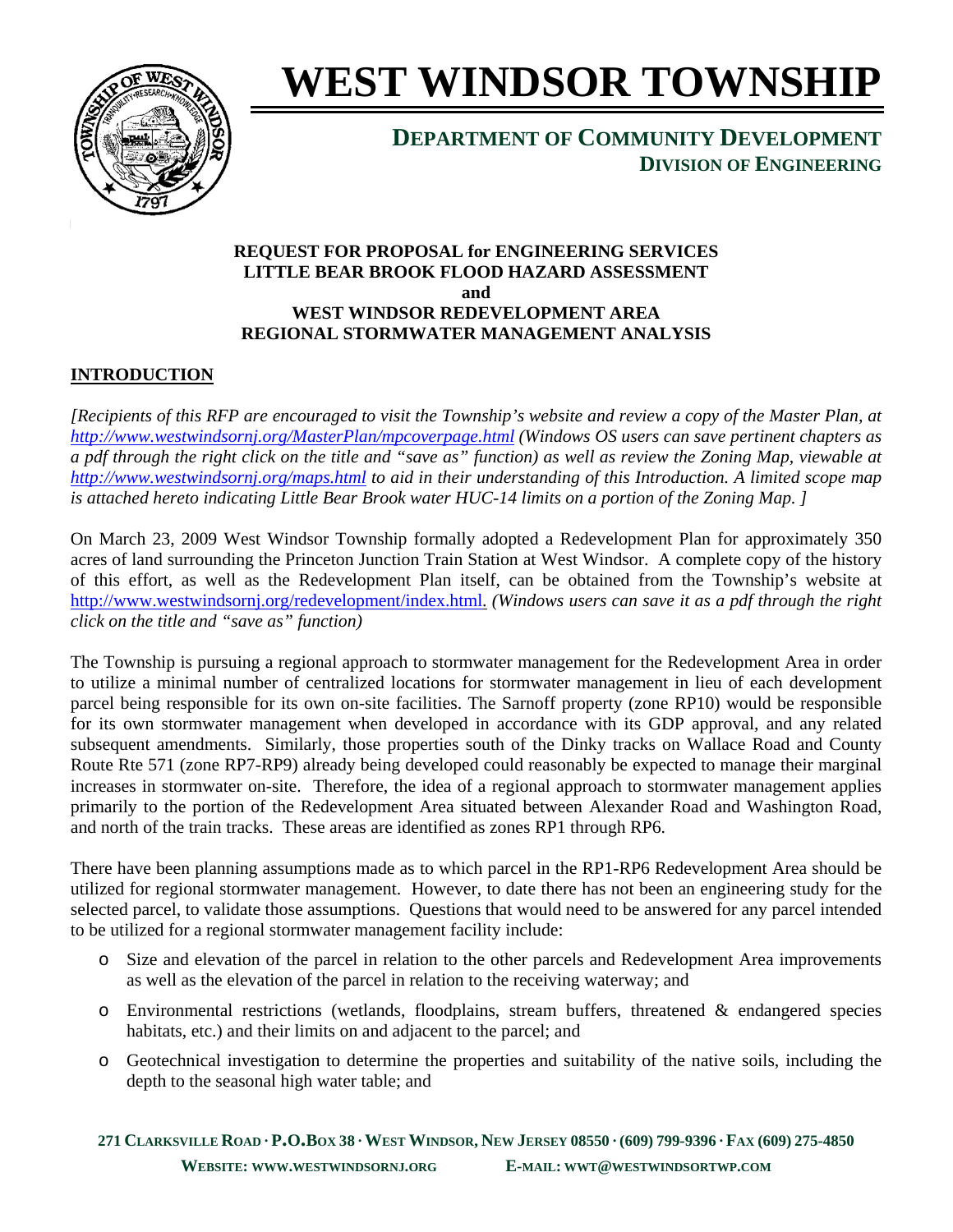o Parcel boundary lines, zoning regulations and underlying ownership.

This study of regional stormwater management for the Redevelopment Area is one of the goals of the services to be obtained through this RFP.

A large portion of the Redevelopment Area lies within the Little Bear Brook watershed. Little Bear Brook is a relatively small stream and the limits of its watershed are completely contained in the northwest portion of the Township. It is a tributary of the Millstone River with a watershed drainage area of approximately 3.3 square miles. Headwaters for the Little Bear Brook begin in Bear Swamp, east of Meadow Road at its western border, US Route 1 at its northern border, crossing the Amtrak corridor to include several residential developments and the municipal complex at its southern border, and out to Millstone River at its eastern border.

By comparison, the total drainage area to the Millstone River at the point of confluence with Little Bear Brook is significantly larger. Headwaters begin, appropriately, in Millstone Township in Monmouth County. From there it travels through Monroe, East Windsor and Cranbury Townships, as well as the Boroughs of Hightstown and Roosevelt, before it reaches West Windsor Township. These towns have contributed 39.3 square miles of upstream drainage area to the Millstone at the WWT border. As it heads through West Windsor Township towards the Stony Brook and Carnegie Lake, it picks up another 42.5 square miles of drainage area from not only West Windsor lands, but also from Monroe, Cranbury, South Brunswick and Plainsboro Townships, for a total drainage area of 81.8 square miles at its confluence with the Stony Brook.

As can be expected by the aforementioned drainage area comparison, drainage within the Little Bear Brook is greatly affected by the flow of the Millstone River during the low frequency, high intensity storm events. At these times, backwater conditions within the Millstone River cause flood waters to travel up the Little Bear Brook. The most recent of these events was in August 2011 during Hurricane Irene, which inundated several dozen residential and commercial structures along the Little Bear Brook and the Millstone River. This storm also caused flooding of US Route 1 at the Millstone River, Washington Road and Alexander Road. For these reasons the Township recognizes that any attempt to plan for one or more regional stormwater management facilities in the Redevelopment Area should occur in conjunction with a study of the Little Bear Brook watershed.

One factor heavily influencing the design of a regional stormwater management facility for the Redevelopment Area is this backwater influence from the Millstone River. Therefore, this RFP seeks services to affirm watershed data for the Little Bear Brook, confirm hazard properties and facilities, and to explore potential mitigation improvements as its second goal.

#### **WORK SCOPE**

The following sections provide a proposed scope of work outline for the two aforementioned tasks. These lists are preliminary and the Township welcomes potential additions and modifications that consultants believe can aid in achieving the project goals. In their review of this RFP, Consultants are encouraged to offer comments on this scope, and to provide recommended expansions with comments as they may deem necessary, in order to provide the Township a complete work product. Any such recommendations should be issued in the form of an RFI for consideration by West Windsor Township a minimum of two weeks prior to submission deadline.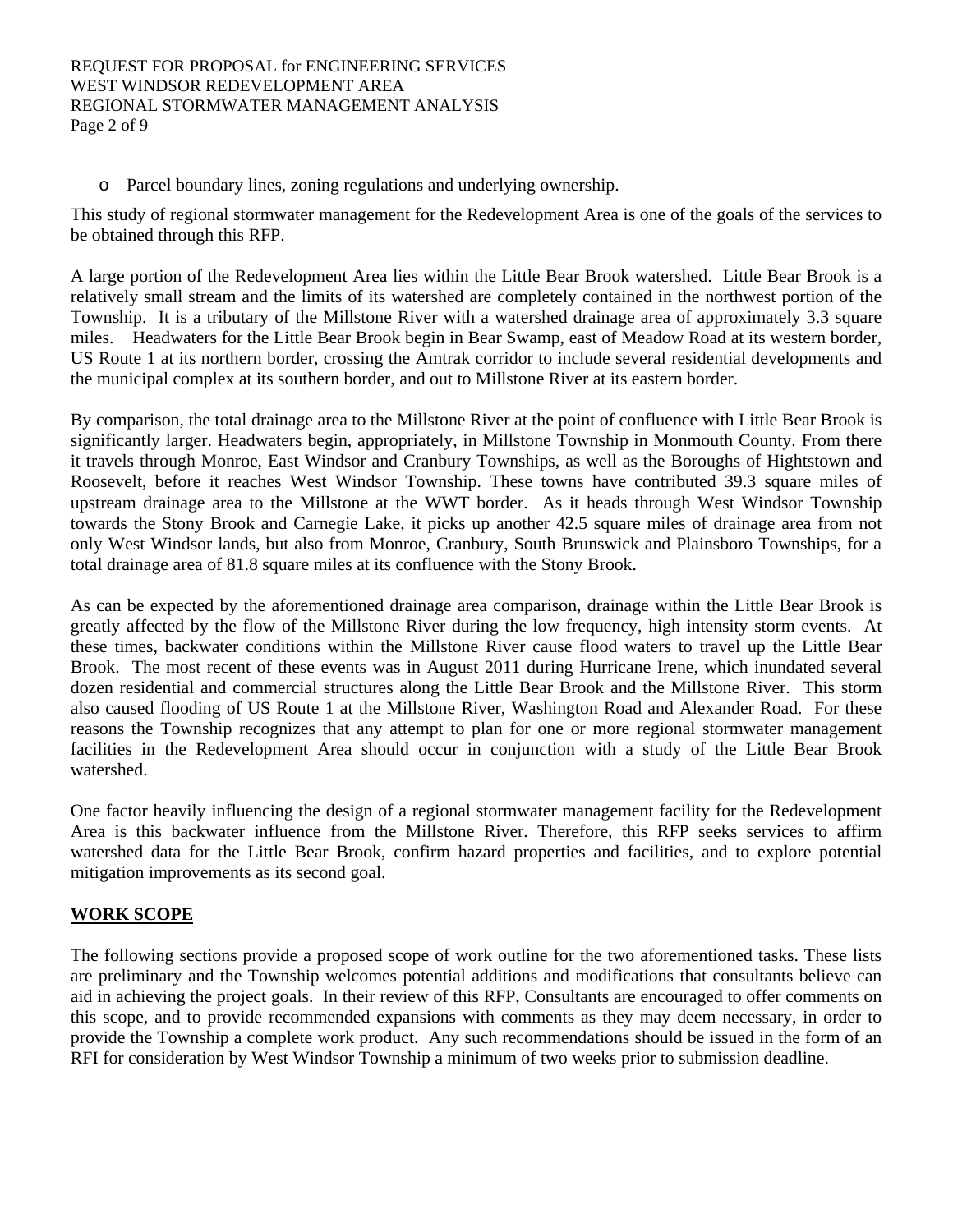It is assumed by West Windsor Township that the majority of the work items under the two goals, while separate, has overlapping data requirements and can therefore be undertaken simultaneously. Any consultant disagreeing with this assumption should respond in an RFI why they believe this cannot occur.

#### **Goal 1 – Little Bear Brook Watershed Study**

Scope of Work: The consultant will undertake the following tasks with the ultimate goal of producing a final report to the Township.

- 1) Public Meetings/Outreach:
	- a) One (1) meeting at project initiation to obtain input from designated Township representatives.
	- b) One (1) public meeting at project initiation to obtain public input on hazards, problems, past events and possible solutions.
	- c) One (1) public meeting following completion of tasks 2 through 4 to obtain feedback and additional input.
	- d) One (1) meeting with Township representatives following completion of tasks 2 through 4 and the public meeting under task 1c.
	- e) A survey sent to at least 90% of residents and property owners in the watershed to solicit input to the plan.
	- f) One (1) public presentation upon completion of task 7. Currently anticipated that this would occur during a regular Township Council meeting.
- 2) Review of existing watershed and watershed studies: Research available literature and describe the extent of flood depth and damage potential. Include a bibliography as part of the summary report. *A list of those currently known is included at the end of this section.*
- 3) Hazard Assessment: This will include a map and description of the existing flood hazard, including identification of the flood risk (what storm events and frequencies) and a discussion of past floods.
- 4) Risk Assessment: This work should include:
	- a) Overall assessment of vulnerability from hazards identified in task 3.
	- b) Review of all properties that have submitted FEMA flood insurance claims, properties without flood insurance that have documented flood damage, and properties in repetitive loss areas. During this time of gathering data, staff and the consultant will gather community input by neighborhood meetings and field work to supplement existing data. After compiling data and completing the analysis, consultant will prepare an updated map and written discussion of repetitive loss properties.
	- c) Identify at-risk critical facilities and infrastructure within the flood hazard area. A table of pertinent surveys, hydrologic and hydraulic data for each structure is to be included, along with a narrative of where the information was obtained, type of methodology, and the applicable dates of the data.
	- d) Review development and population trends in the watershed and along the stream corridor.
- 5) Mitigation Strategy
	- a) Develop goals for flood hazard mitigation.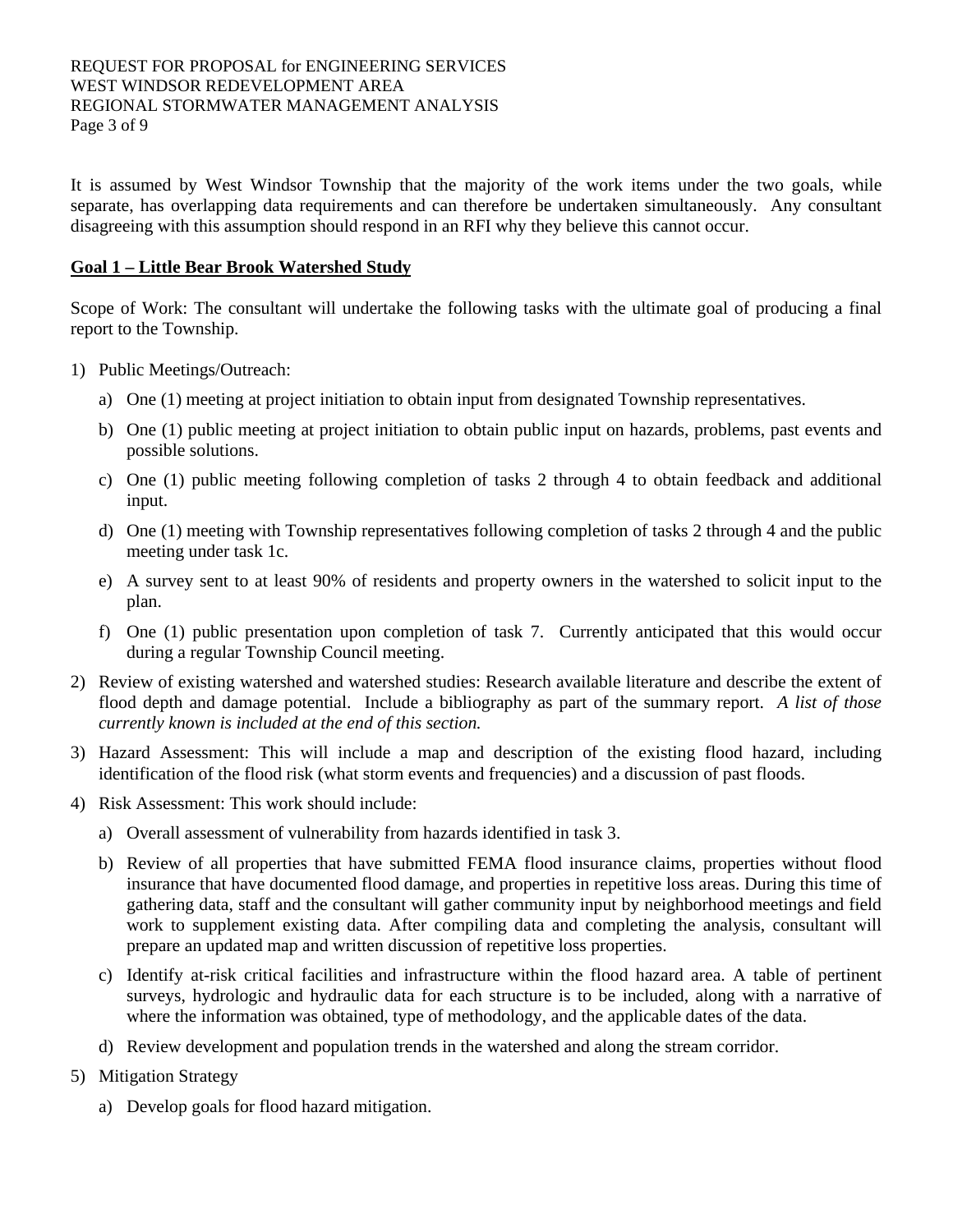- b) Develop a set of recommended activities based on risks identified in task 4 to include: Identification and evaluation of cost effective and technically feasible mitigation actions considered.
	- i) Preventative activities (e.g., planning and zoning, storm water management regulations)
	- ii) Property protection (e.g., retrofitting, insurance, relocation, elevation)
	- iii) Natural resource protection (e.g., erosion control, wetlands protection, floodplain protection) Identify areas that provide natural and beneficial functions that should be protected or potentially enhanced (floodplains, wetlands, riparian buffers)
- c) Emergency services: Include a description of the needs and procedures for warning and evacuating residents and visitors. Address potential for critical facilities protection.
- d) Structural Projects: Assess and define potential capital improvement projects to mitigate flood hazards.
	- i) Conceptual raising of Alexander Road *(Mercer County Bridge #761.2)* above the NJ Flood Hazard Area elevation. Develop conceptual plan and cost estimates including an outline of permitting requirements and feasibility of obtaining said permits, right-of-way requirements, utility requirements, etc. *See also Goal 2, task 1.*
	- ii) Conceptual raising of Washington Road *(Mercer County Bridge #761.1)* above the NJ Flood Hazard Area elevation. Develop conceptual plan and cost estimates including an outline of permitting requirements and feasibility of obtaining said permits, right-of-way requirements, utility requirements, etc. *See also Goal 2, task 1.*
	- iii) Assessment of changes in the watershed that may have impacted channel flow rates and capacities, including sedimentation of waterways, infrastructure condition, and vegetation, and resulting benefit of a potential remediation program (e.g., stream cleaning program, catch basin retrofit). Include tabulated preliminary cost estimates and permitting requirements.
	- iv) Assess any other potential local improvement project or regional project, that could be undertaken to mitigate flooding of at risk properties along the Little Bear Brook, recognizing the flow rate and volume of the Millstone River during the flood events.
- 6) Action Plan: Prioritize recommended activities. Strategies must be affordable, implementable and able to be permitted through State agency general permits.
- 7) Final Report and Public Information / Presentation (maps, outreach projects, technical assistance and training).

#### Studies for Little Bear Brook and Millstone River on record with West Windsor Township:

- o *NJDEP Division of Water Resources, Delineation of Floodway and Flood Hazard Area, Millstone River and Little Bear Brook* prepared by O'Brien & Gere dated 11-20-1984 and 11-27-1984.
- o *Flood Insurance Study, West Windsor Township, Mercer County, NJ, Community 340256* Federal Emergency Management Agency, dated November 1, 1983 (hydrologic and hydraulic analysis conducted by Justin and Courtney, Inc. under subcontract to the NJDEP May 1980).
- o *Upper Bear Swamp, Little Bear Brook and Millstone River Watershed Analysis, The Estates at Princeton Junction* prepared by Taylor Wiseman and Taylor, project 18425.0004, revised through October 1, 2002.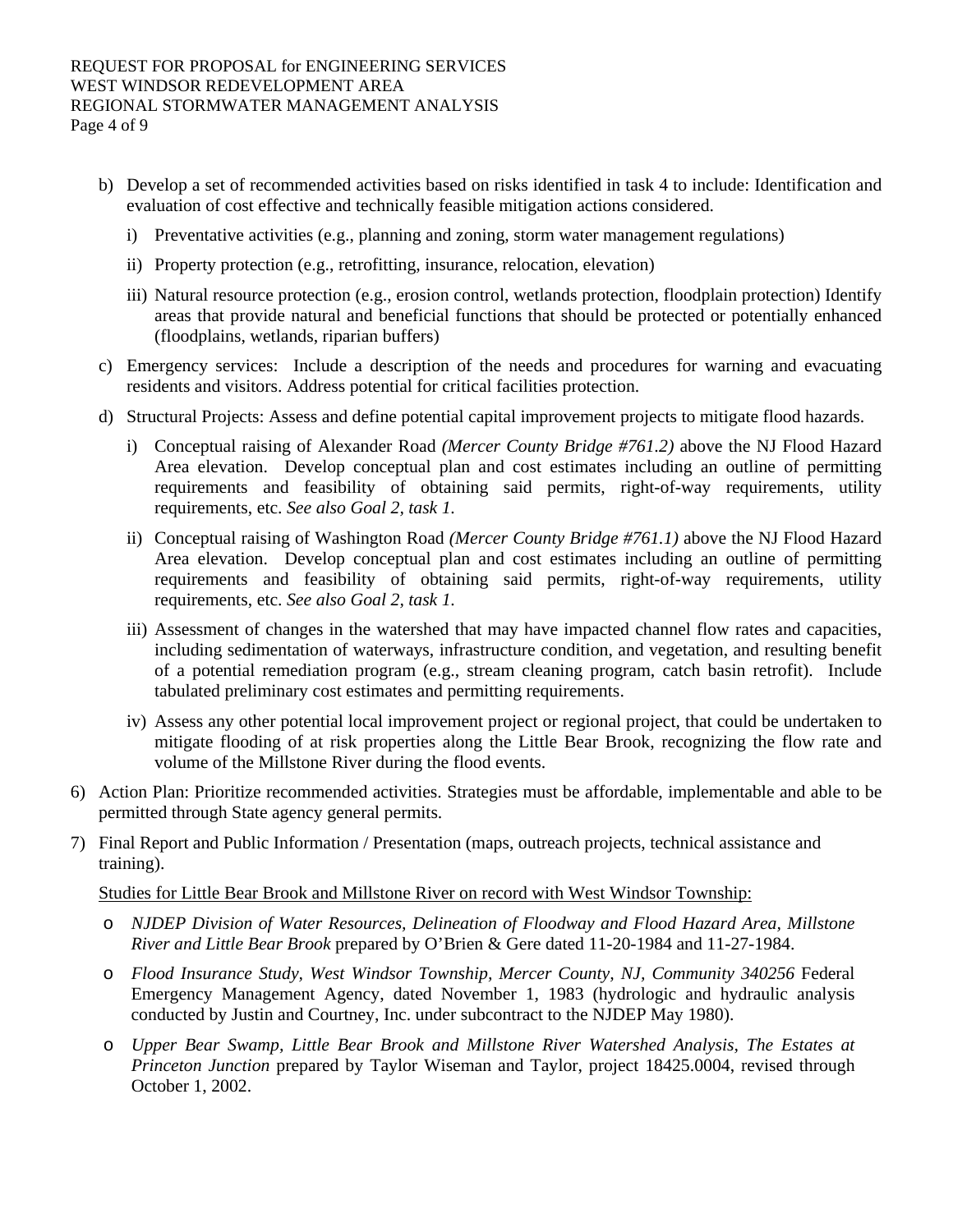- o *Millstone River Watershed Flood Damage and Mitigation Analysis Report* prepared by USDA Natural Resources Conservation Service dated December 2004.
- o Potential source of additional information is the ongoing *Millstone River Basin Study* being conducted jointly by the NJDEP and the US Army Corps of Engineers, New York District.

#### **Goal 2 – Redevelopment Area Stormwater Management Plan**

At this time the Township is seeking to have a preliminary engineering study performed to designate area(s) for regional stormwater management in the Redevelopment area. This process will involve the following tasks:

- 1) Meetings:
	- a. One (1) meeting at project initiation to obtain input from designated Township representatives.
	- b. Upon completion of base mapping and initial layout of proposed improvements, including confirmation of assessment of regulatory approvals and permit requirements. One (1) meeting with Township representatives upon completion of tasks 1-8.
	- c. Two (2) meetings with Township representatives, one each upon completion of tasks 9 and 10.
	- d. One (1) public meeting / presentation upon completion of task 10.
- 2) Obtain aerial topographic mapping of this part of the Redevelopment Area so that elevations on each parcel are know and are in a common datum from a common source. Boundary to include RP1-RP6 parcels, with minimum overlap of 100 feet. In the areas of Alexander Road and Washington Road, obtain sufficient overlap to be utilized in the development of Goal 1, Task 5. Document prepared utilizing NAVD 1988 at 2 foot contour intervals with supplemental spot elevations in critical locations (including waterways, stormwater outfalls, outlet structures and stream crossings) and all record benchmarks utilized identified. *Consultant shall provide a separate fee for this task, with an option for aerial topography based on record stock photography no more than 5 years old versus a new flight.*
- 3) Overlay of municipal GIS parcel map data layer, with adjustment based on established property corner markers and monumentation from record plans on file with the municipality. Data layer to be provided by Township to successful consultant.
- 4) Overlay of aerial photography and known environmental restrictions from known sources (DEP, FEMA, etc.). Sources and data layers utilized shall be the most current available from their respective source.
- 5) Overlay of preliminary geotechnical information from USDA SCS sources. Areas of potential moderate to high groundwater recharge within the study area are to be prioritized for locating all or portions of stormwater management facilities. Include separate fee for supplemental on-site sampling. On-site sampling to follow protocol of Appendix E of the NJDEP *New Jersey Stormwater Best Practices Manual*, as amended. For budgeting purposes, provide the per unit fee for soil sampling, assuming a minimum of eight (8) separate sampling locations. Payment for soil sampling will be based on actual number of samples performed.
- 6) Overlay the Redevelopment Area layout, zone boundaries and roadway configurations based on approved Ordinances.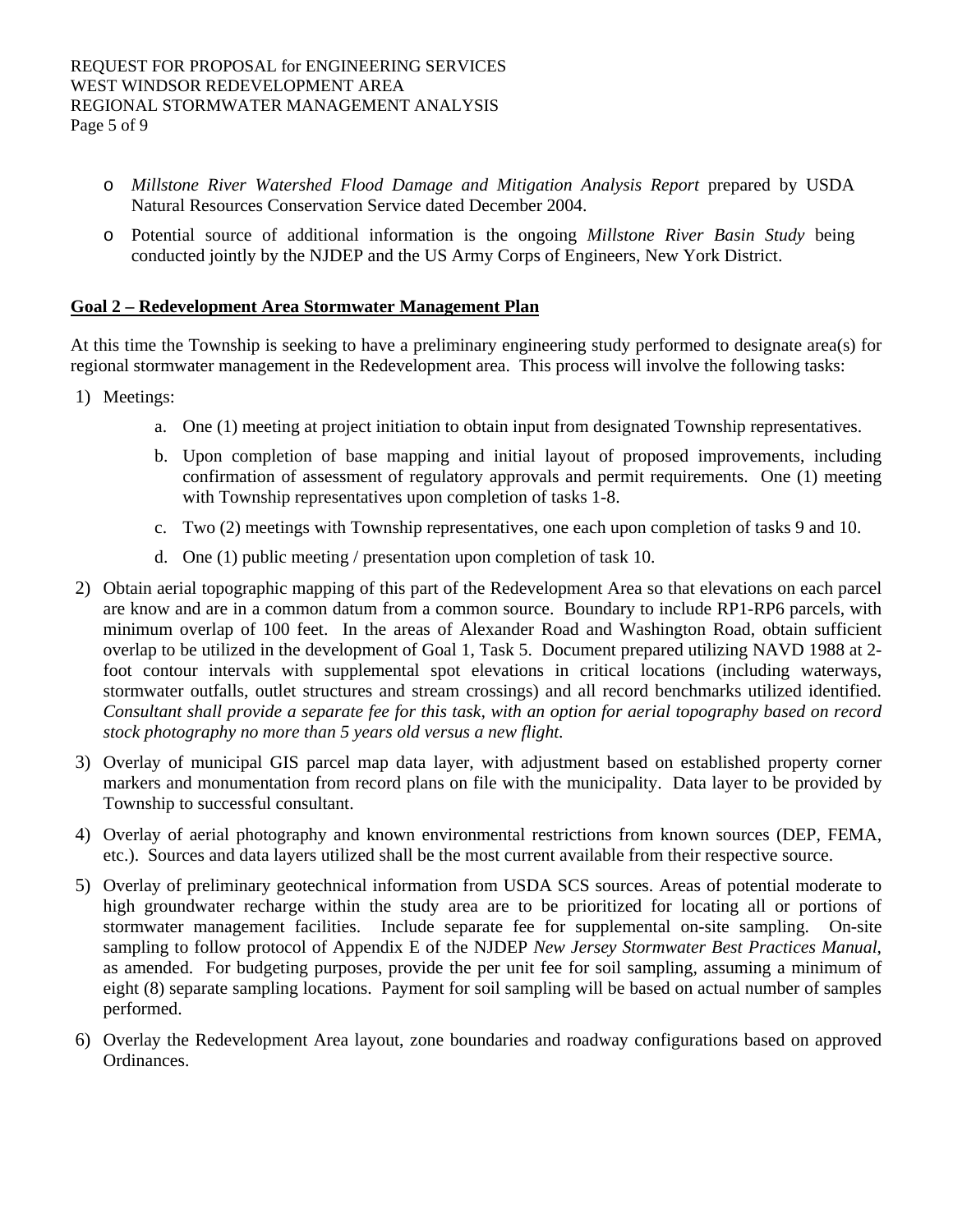- 7) Perform preliminary stormwater management calculations for the existing and full-buildout conditions, assuming full construction of all intermodal transportation infrastructure, as well as maximum permitted parcel impervious coverage under buildout. Establishing the minimum required storage volume and peak rate reductions are the goal of this item for the different zones, independently and in combination.
- 8) Identify conceptual basin locations based on the results of the prior tasks for review and discussion with Township representatives.
- 9) Performing preliminary grading and drainage designs to determine minimum required stormwater management area(s) and reasonably ensure functioning of collection and management systems by gravity design. Stormwater collection and runoff parameters would be expected to meet the minimum standards imposed by municipal ordinances, as well as applicable regulatory agency regulations. Parcel boundaries, zoning and ownership issues will likely require this to be an iterative process with several alternative solutions for the Township's consideration. On-site soil sampling would be undertaken during this task. This stage would also define the preliminary environmental permitting requirements, and allow for cost estimates to be developed. Any stormwater management facility must function adequately during all regulatory design storm events.
- 10) Upon completion of task 9, perform an additional evaluation of what maximizing stormwater management facilities capacities beyond requirements of task 9 achieves in flood mitigation for the Little Bear Brook watershed, with a indication of the level of proposed facility capacity increase and corresponding extent of flood mitigation achieved.
- 11) Final Report and Presentation. One (1) public presentation upon completion of task 10. Currently anticipated that this would occur during a regular Township Council meeting.

## **INCIDENTALS AND DELIVERABLES**

- 1) Task Deliverable Dates
	- Goal 1 Tasks 1-4: Due 45 calendar days after project award
	- Goal 1 Tasks 5-7: Due 90 calendar days after project award
	- Goal 2 Tasks 1-7: Due 45 calendar days after project award
	- Goal 2 Tasks 8-11: Due 90 calendar days after project award
- 2) Payment Schedule: Payments shall be made on the completion of each task, as follows:
	- Goal 1 Tasks 1-4: 40% of total contracted price
	- Goal 1 Tasks 5-7: 60% of total contracted price
	- Goal 2 Tasks 1-7: 50% of total contracted price
	- Goal 2 Tasks 8-11: 50% of total contracted price

Aerial Topographic Survey: 100% upon completion and receipt of paper and electronic files

Soil Sampling: 100% upon completion and receipt of paper and electronic report files

4) Project deliverables are to be in a hard copy format and in an electronic/digital format compatible with the Township's computer systems. All written material is to be supplemented and supported by graphic elements such as maps, figures, diagrams and tables wherever possible. The Township's typical desktop is a IBM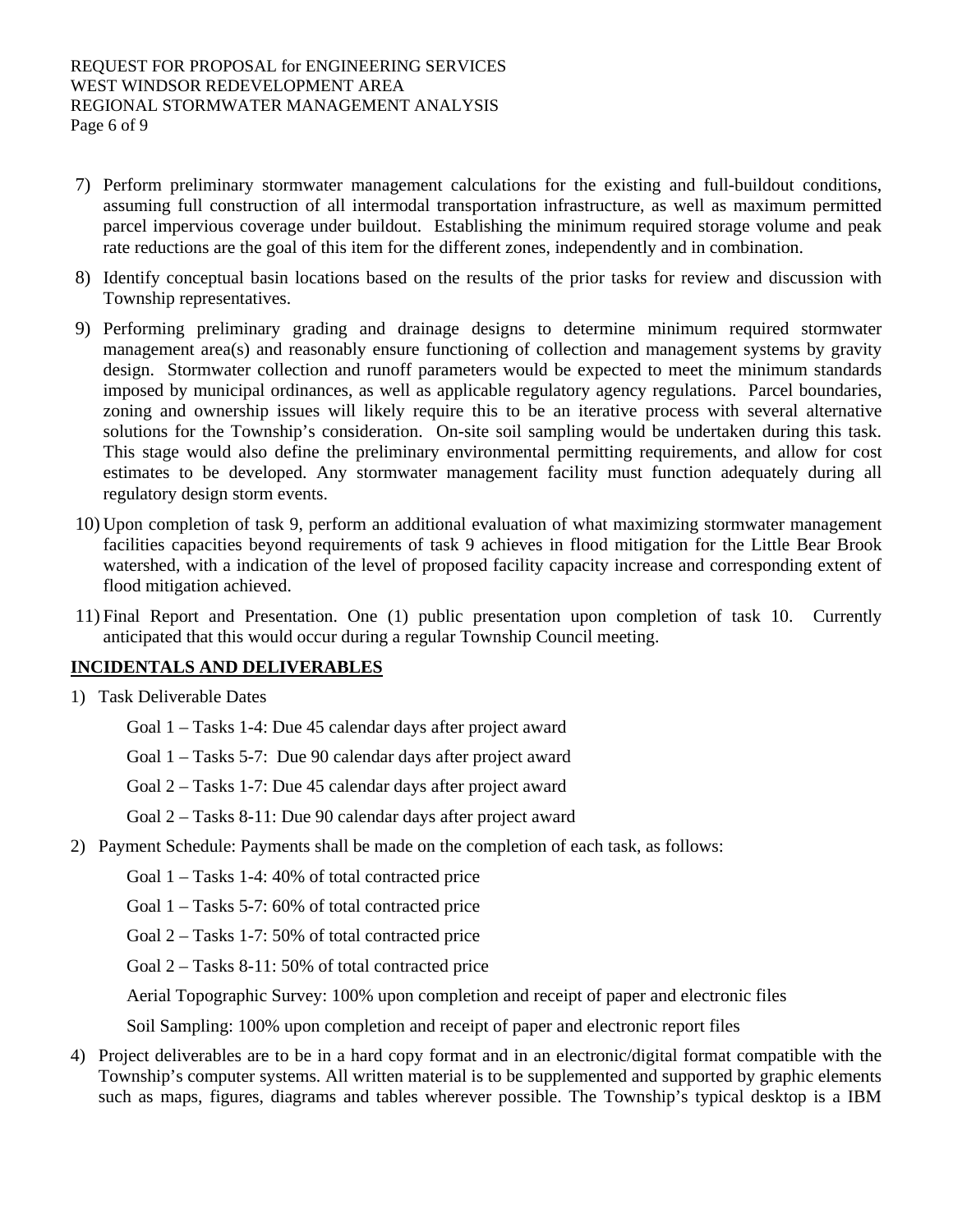compatible system with Windows XP / Windows 7. Electronic report material is to be compatible with Microsoft Office 2003. Surveys and resulting base mapping are to be provided in AutoCAD format on DVD. Project created mapping is to be provided in AutoCAD or ArcGIS format, as applicable on DVD. Project deliverables include copies of all presentation material (hard copy and electronic/digital) such as poster boards and PowerPoint presentations.

## **PROPOSAL SUBMISSION REQUIREMENTS**

- Firm Experience and Workload: provide a general overview of your firm and the firm's experience at providing Engineering Services associated with preparation of similar watershed analysis and regional stormwater management plans. Include any information you believe should be highlighted from your proposal or any key considerations for the selection committee to consider that are not covered in the proposal requirements.
	- o Provide a list of current projects and percent complete for the office which will be conducting the work.
- Project Understanding
	- o Understanding of the project purpose and goals
- Critical success factors
- Key challenges
- Firm's Approach to Project: Listing of project tasks and activities to be conducted by consulting company; including discussion on permits and other regulatory approvals.
- Project Schedule
	- o A proposed schedule from kickoff through completion of the final report for the project
	- o The firm's procedures and methods for assuring that the schedule will be met
	- o The person responsible for assuring the schedule, and a record of their proven performance in schedule compliance
- Proposed fees for Goal 1, Goal 2, fees for aerial topography with option, and fee for soil sampling. Please note that proposals shall be prepared based on a not-to-exceed fee basis, including all reimbursable costs.
- Firm personnel standard hourly rate schedule.
- N.J. Business Registration Certificate: Certificate required pursuant to C57, PL2004; failure to provide may result in rejection of proposal.
- Resume(s) for those persons who will make up the consultant team.
- Identify any exceptions to the requirements stated herein.

## **METHOD OF EVALUATION**

A technical review committee composed of Township personnel will review the submitted proposals based on the evaluation factors noted. Proposals will be evaluated with regard to all required content. A short-list of engineering consultants may be selected from among those submitting proposals on this project for further presentations and staff interviews. However, at its discretion, West Windsor may dispense with interviews and select a firm to perform the work. Firms will be evaluated on the basis of the following factors:

o Firm History and Capability to Perform Project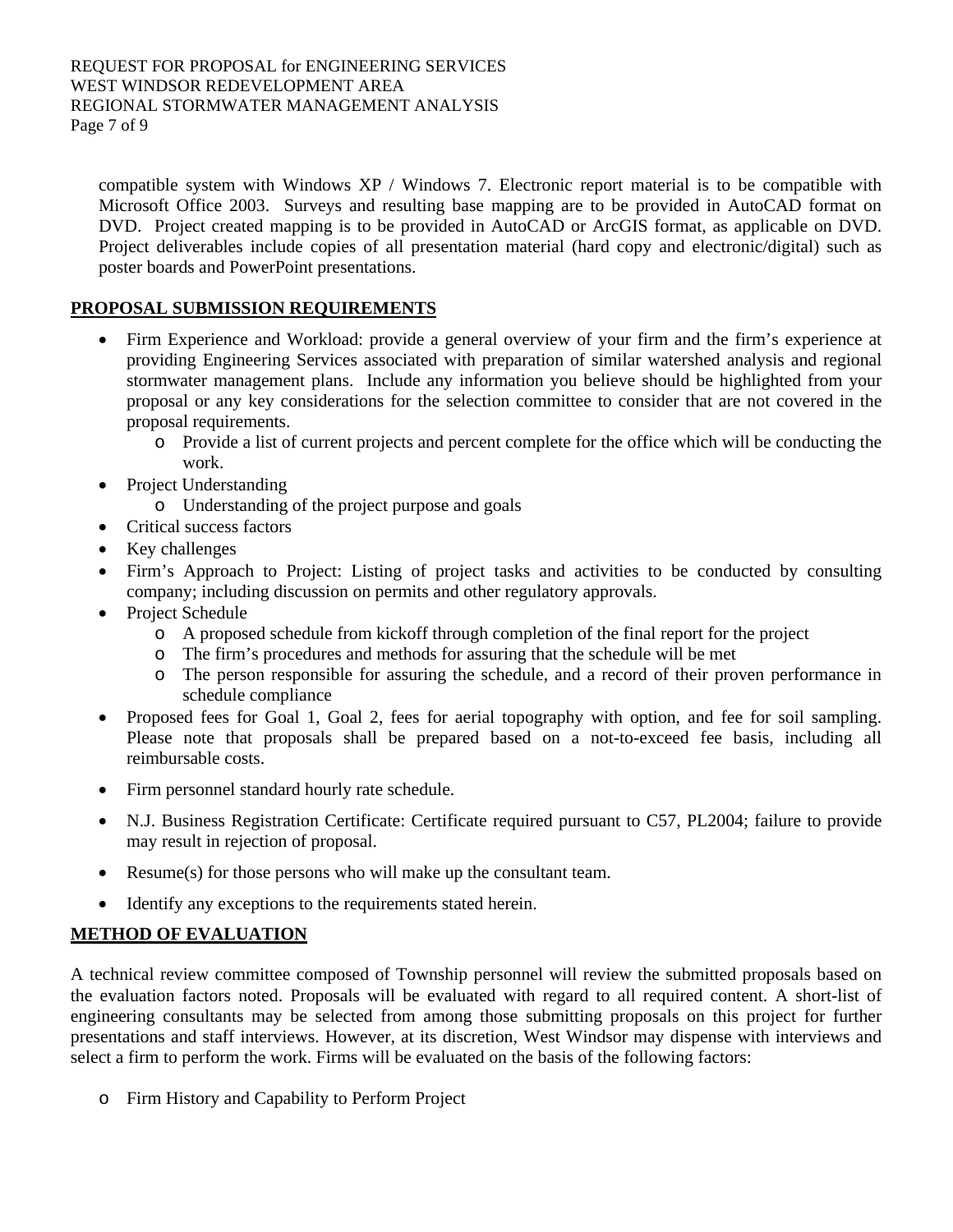REQUEST FOR PROPOSAL for ENGINEERING SERVICES WEST WINDSOR REDEVELOPMENT AREA REGIONAL STORMWATER MANAGEMENT ANALYSIS Page 8 of 9

- o Relevant Project Experience
- o Qualifications of Project Team
- o Familiarity with Area and Project
- o Project Understanding and Approach
- o Firm Workload and Ability to Meet Schedule
- o References
- West Windsor expects to evaluate proposals and provide written notification of the short-listed firms within 14 calendar days of receipt of proposals. If interviews are held, they will be scheduled within 2 weeks of short-list notification.
- Should the selected Consultant fail to enter into a contract with the Township, including completion of the Professional Services Agreement and all associated paperwork, within ten (10) working days the Township may then, at its option, accept the proposal of another respondent.
- West Windsor reserves the right to reject any and all of the proposals submitted in response to this RFP, without justification.

### **ADDITIONAL CONDITIONS**

- West Windsor has no liability whatsoever for any costs, fees or expenses incurred by the applicant with respect to the preparation, submission or presentation of the RFP.
- Professional Services Agreement: The successful Consultant will be required to enter into the Township's standard Professional Services Agreement (draft available upon request). The Consultant should comment in the Proposal Cover Letter on any issues that may be of concern with the Township's standard agreement. The following additional and supplemental paperwork will also be required:
	- o Certificate of Employee Information per NJAC 17:27-1.1 et seq.
	- o Affidavit of Compliance with Township Code Chapter 4-22.1 et seq. (Political Contributions, i.e., "*Pay-to-Play"* )
	- o Affirmative Action Contract
	- o Business Entity Disclosure Certification
	- o Political Contribution Disclosure Form
	- o Stockholder Disclosure Certification
	- o Proof of Insurance (*see following subsection*)

Copies will be forwarded to the selected consultant for completion.

Insurance and Indemnification: If it becomes necessary for the consultant, hereinafter referred to as "contractor" either as principal or by agent or employee, to enter upon the premises or property of the owner in order to construct, erect, inspect, make delivery or remove property hereunder, the contractor hereby covenants and agrees to take use, provide and make all proper, necessary and sufficient precautions,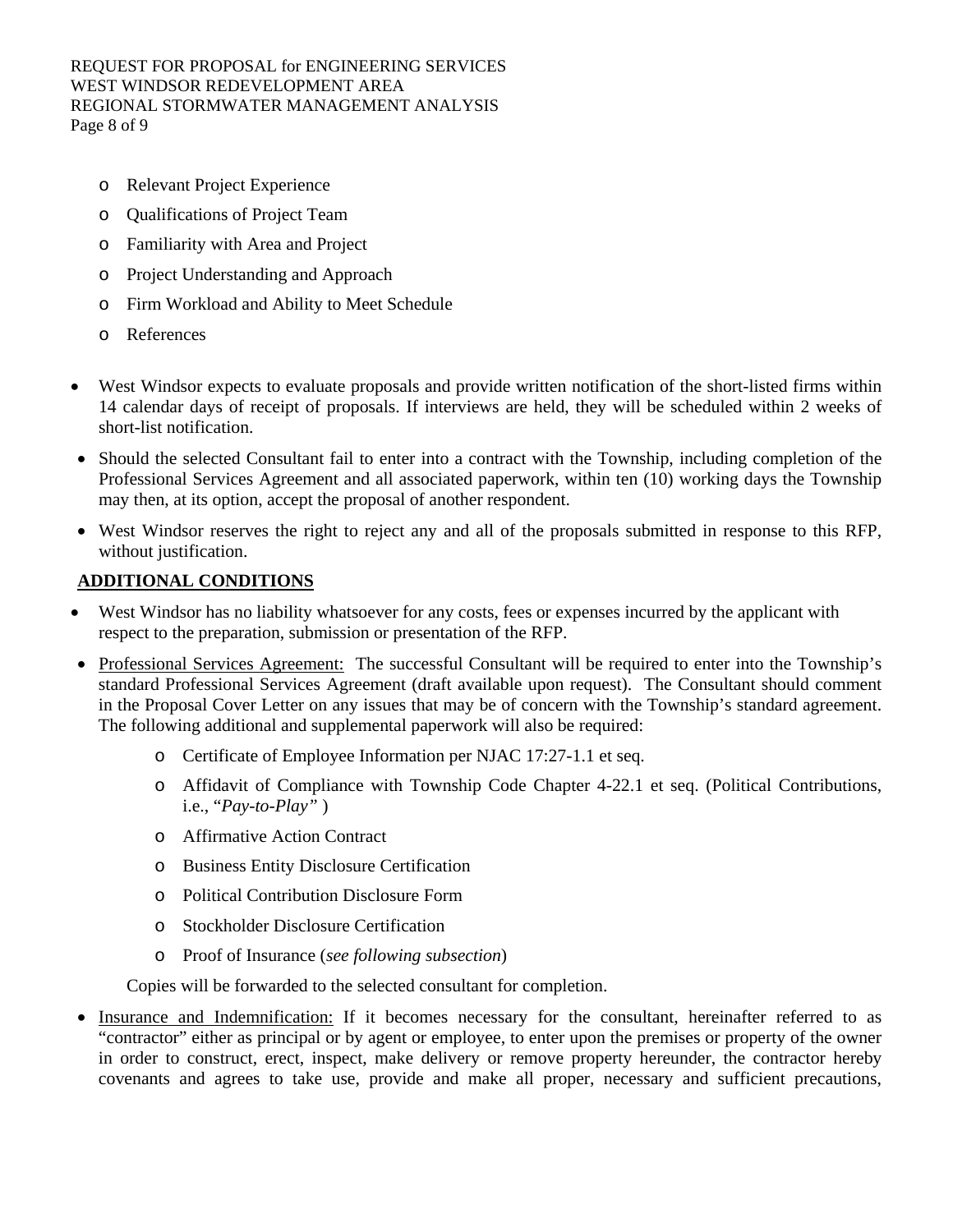safeguards, and protection against the occurrence of happenings of any accident, injuries, damages, or hurt to person or property during the course of the work herein covered and his/her sole responsibility.

The contractor further covenants and agrees to indemnify and save harmless the owner from the payment of all sums of money or any other consideration(s) by reason of any, or all, such accidents, injuries, damages, or hurt that may happen or occur upon or about such work and all fines, penalties and loss incurred for or by reason of the violation of any owner regulation, ordinance or the laws of the State, or the United States while said work is in progress.

The contractor shall maintain sufficient insurance to protect against all claims under Workers Compensation, General Liability, Business Automobile Liability and Professional Liability. The Contractor shall be subject to approval for adequacy of protection and certificates of such insurance shall be provided to the Township. In all cases where a Certificate of Insurance is required, the Township of West Windsor is to be named as an additional insured referenced on the Certificate of Insurance. The Certificate shall contain a 30-day notice of cancellation.

• Contact: Any questions or requests for clarification are to be directed in writing, via email, to Francis Guzik, PE, Township Engineer, or Brian Aronson, Assistant Manager of Engineering, West Windsor Township at fguzik@westwindsortwp.com or baronson@westwindsortwp.com or by fax to 609-275-4850.

End RFP Attachment: LBB HUC14 Map

N:\CHRON\RFP's\LBB Stormwater RFP\WWT RFP Stormwater Consultant 2012.doc